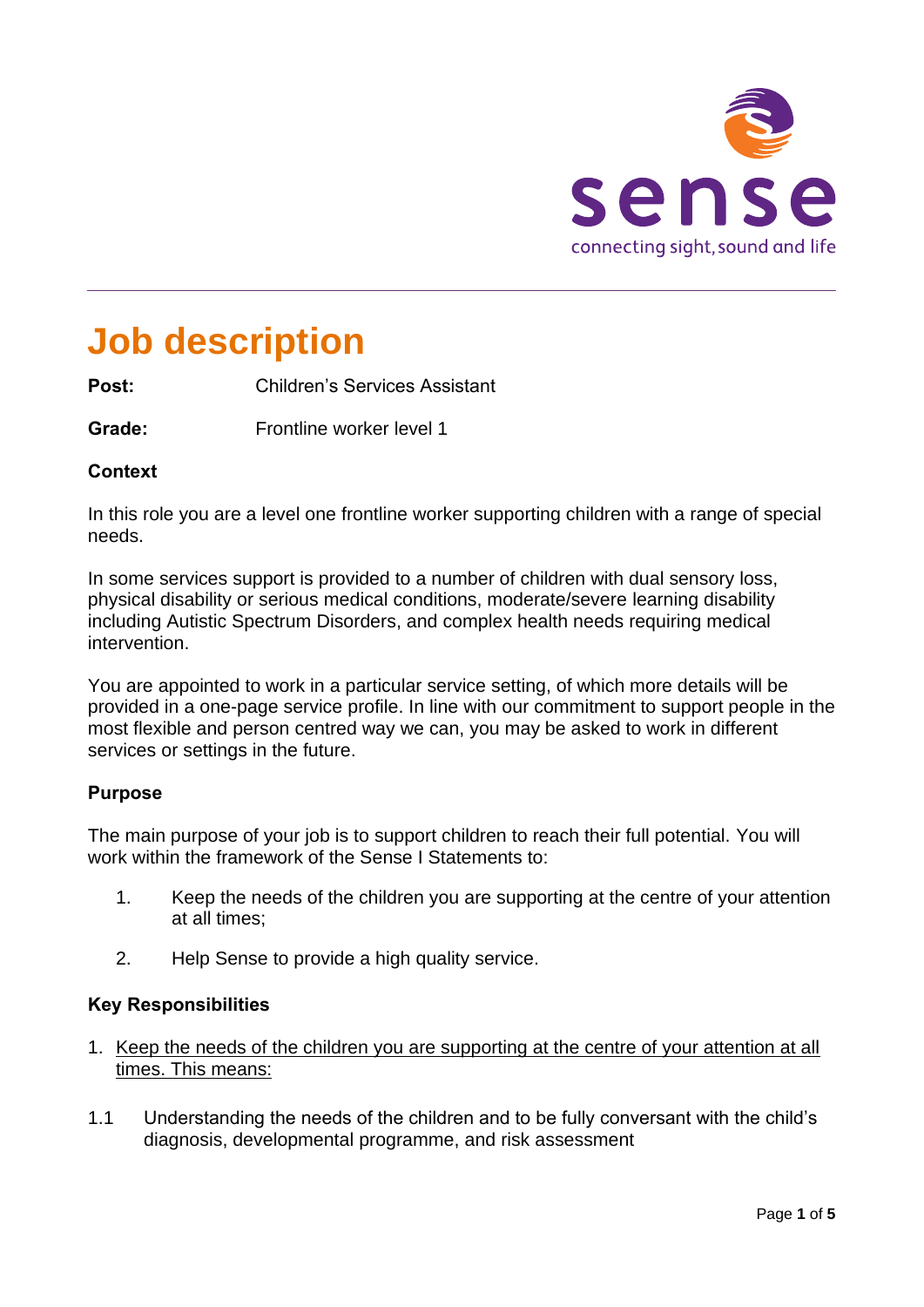

- 1.2 Providing safe, creative and appropriate play opportunities for children which support identified developmental objectives
- 1.3 Providing outreach support in a child's home or hospital, when too frail to attend the service
- 1.4 Listening and responding to children, using communication they understand
- 1.5 Supporting children to take part in enjoyable, satisfying and purposeful activities
- 1.6 Supporting children to make sense of their environments and to access their communities.
- 1.7 Supporting children to learn new skills.
- 1.8 Supporting children with their health and well-being.
- 1.9 Supporting children with their personal care.
- 1.10 Supporting children with their behaviour, if needed.
- 1.11 Following any written plans and guidelines for each child.
- 1.12 Taking into account the child's age, gender, ethnic origin, religious/cultural background, abilities/disabilities, and other needs.
- 2. Help Sense to provide a high quality service by:
- 2.1 Playing an active part in the running of the service under the direction of senior staff.
- 2.2 Contributing information and ideas to support the development of programmes and identification of resources and training.
- 2.3 Escorting children to and from the service as required
- 2.4 Keeping all records of your work up to date and accurate
- 2.5 Completing Sense's induction and skills development programme and attending courses arranged by your manager. Taking part in supervision. Attending and contributing to meetings.
- 2.6 Behaving respectfully all the time to the people you support, their families/friends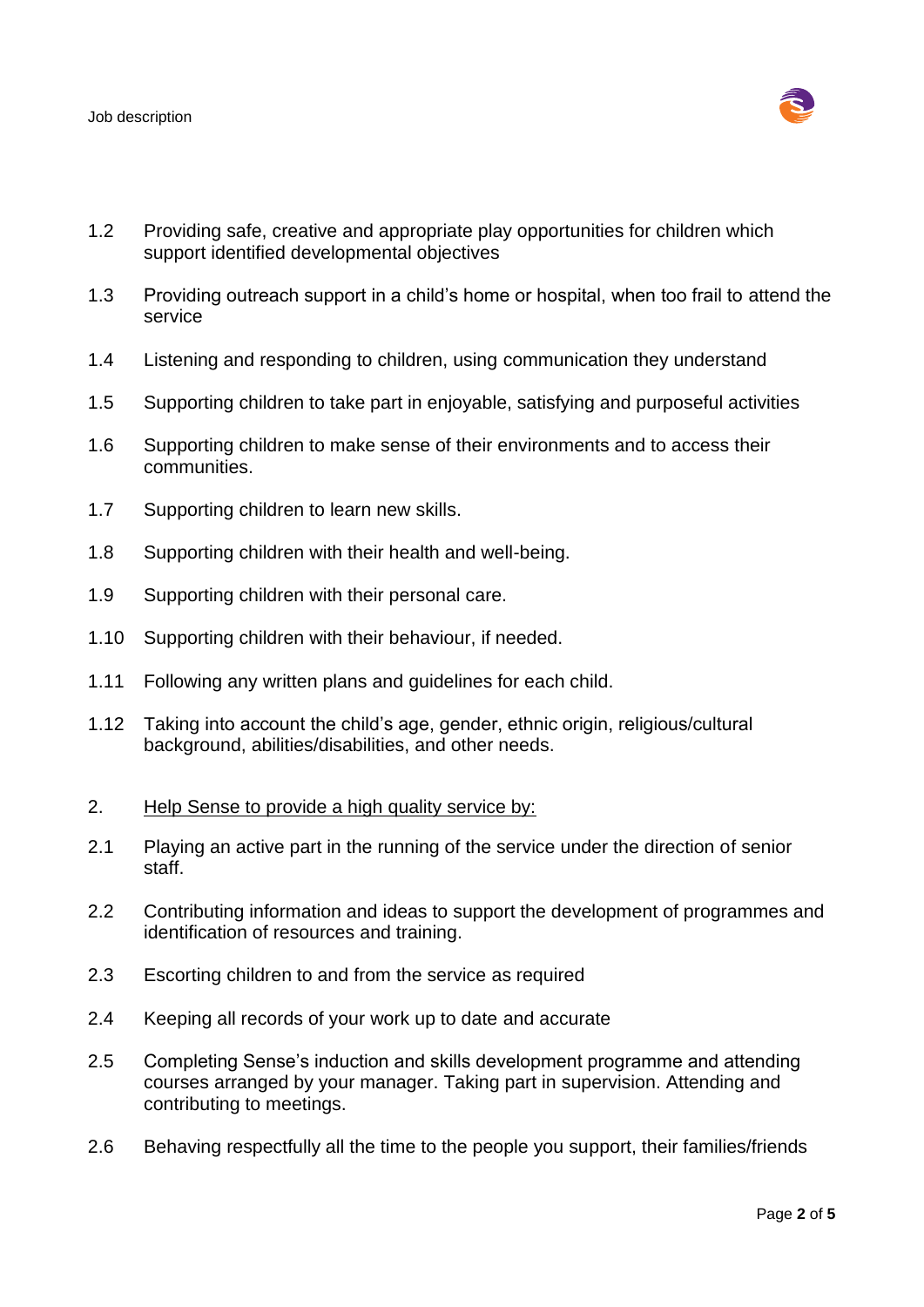

- 2.7 Helping new colleagues to get to know the children they are supporting and how to work in the service.
- 2.8 Keeping up to date with Sense's policies and practices, and following these at all times.
- 2.9 Keeping a safe, healthy and supportive environment for the children you support, yourself, your colleagues, and anyone else coming into contact with Sense.
- 2.10 To provide direct support to children, including meeting their personal needs, which may include; feeding; personal care; interventions such as suction, oxygen support, tube feeding, and administration of rescue medication.
- 2.11 You may also be expected to carry out other duties that are in line with the nature and grade of the role.

# **Compiled April 2015**

# **Person Specification**

This section outlines the experience, knowledge, skills and abilities the job holder needs in order to fulfil the requirements of the post. Essential criteria are those which the job holder must have in order to do the job. Desirable criteria are those qualities that would be either useful, or an advantage or those which the jobholder can be trained to do.

Please use the 'additional information' section of the application form to evidence how you meet the essential criteria as well as how your practice reflects the I statements.

| <b>Education and Training</b>                 |                                          |
|-----------------------------------------------|------------------------------------------|
| <b>Essential Criteria</b>                     | <b>Desirable Criteria</b>                |
|                                               | British Sign Language level one          |
|                                               |                                          |
| Early years/children's qualification at level |                                          |
| 3                                             |                                          |
| <b>Achievements and Experience</b>            |                                          |
| <b>Essential Criteria</b>                     | <b>Desirable Criteria</b>                |
|                                               | Experience of working with children in a |
|                                               | children's service.                      |
|                                               | Recent experience of working with        |
|                                               | children with sensory impairment, dual   |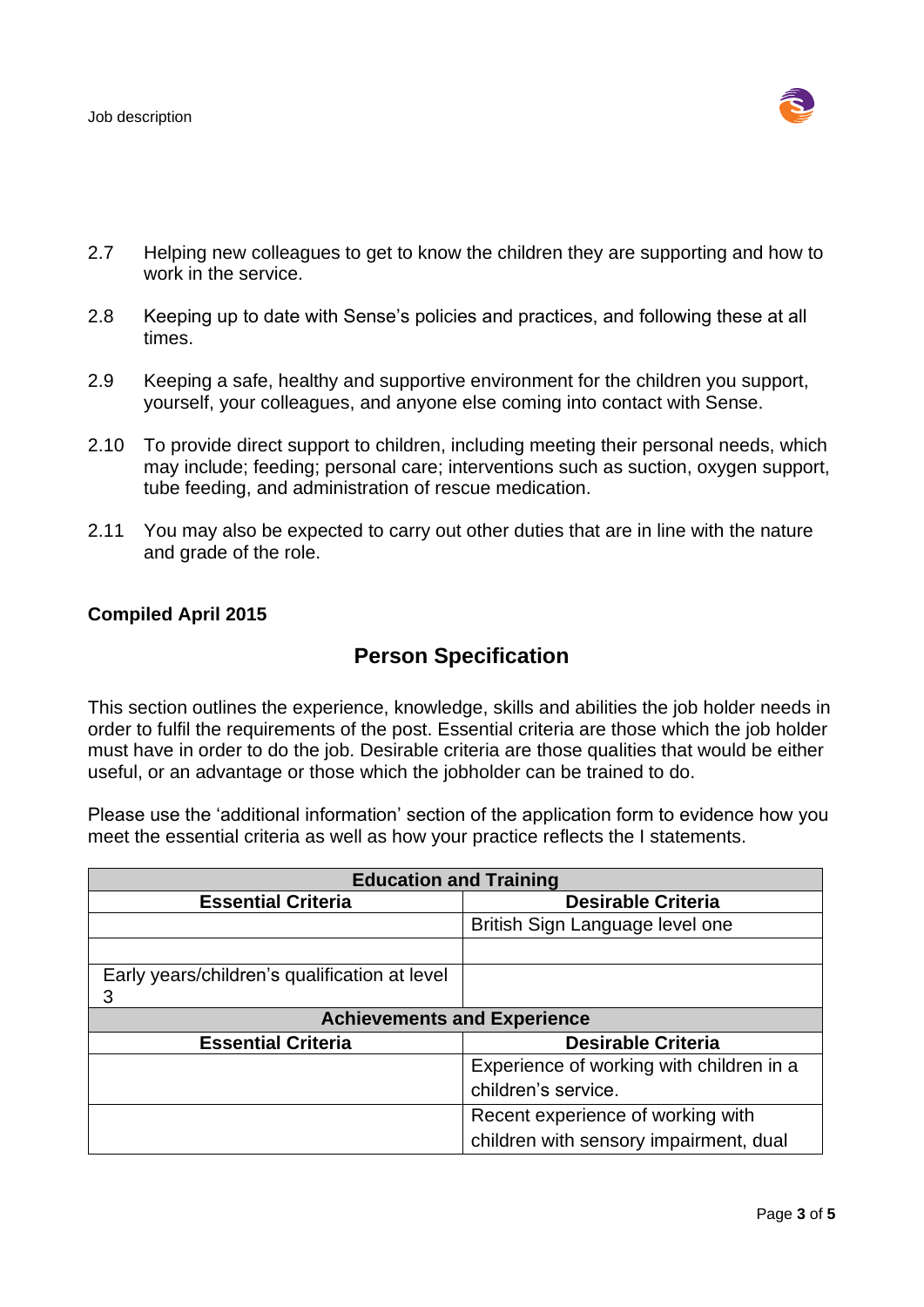

|                                                                          | sensory impairment or children using a   |
|--------------------------------------------------------------------------|------------------------------------------|
|                                                                          | range of communication methods.          |
| Recent experience of providing personal                                  | Experience of supporting children with   |
| care in a work or non-work setting                                       | behaviour that can challenge             |
| Experience of keeping records relating to                                | Experience of outcome based service      |
| the individuals supported.                                               | delivery and the required records which  |
|                                                                          | evidence that                            |
|                                                                          | Experience of contributing to the person |
|                                                                          | centred review process                   |
|                                                                          | Experience of working in a team setting  |
|                                                                          | Experience of mentoring colleagues       |
|                                                                          | Experience of using a range of person    |
|                                                                          | centred planning tools                   |
| <b>Skills &amp; Abilities</b>                                            |                                          |
| <b>Essential Criteria</b>                                                | <b>Desirable Criteria</b>                |
| Ability to creatively solve problems using a                             |                                          |
| person-centred approach.                                                 |                                          |
| Number and language skills                                               |                                          |
| Ability to work in harmony with others on                                |                                          |
| team activities.                                                         |                                          |
| Demonstrable ability and willingness to                                  |                                          |
| support children with a range of medical                                 |                                          |
| interventions                                                            |                                          |
| The "I" statements detail essential behaviours that we value at Sense.   |                                          |
| "I" Statements apply to staff, trustees and people who use the services. |                                          |
|                                                                          |                                          |
| <b>Behaviours</b>                                                        |                                          |
| I will be honest and open                                                |                                          |
| I will listen to others                                                  |                                          |
| I will respect others                                                    |                                          |
| I will participate and contribute                                        |                                          |
| I will take informed risk                                                |                                          |
| I will find things to celebrate                                          |                                          |
| I will understand and respond                                            |                                          |
| No decision about me without me                                          |                                          |
|                                                                          |                                          |

# **Frontline Worker Key Competencies**